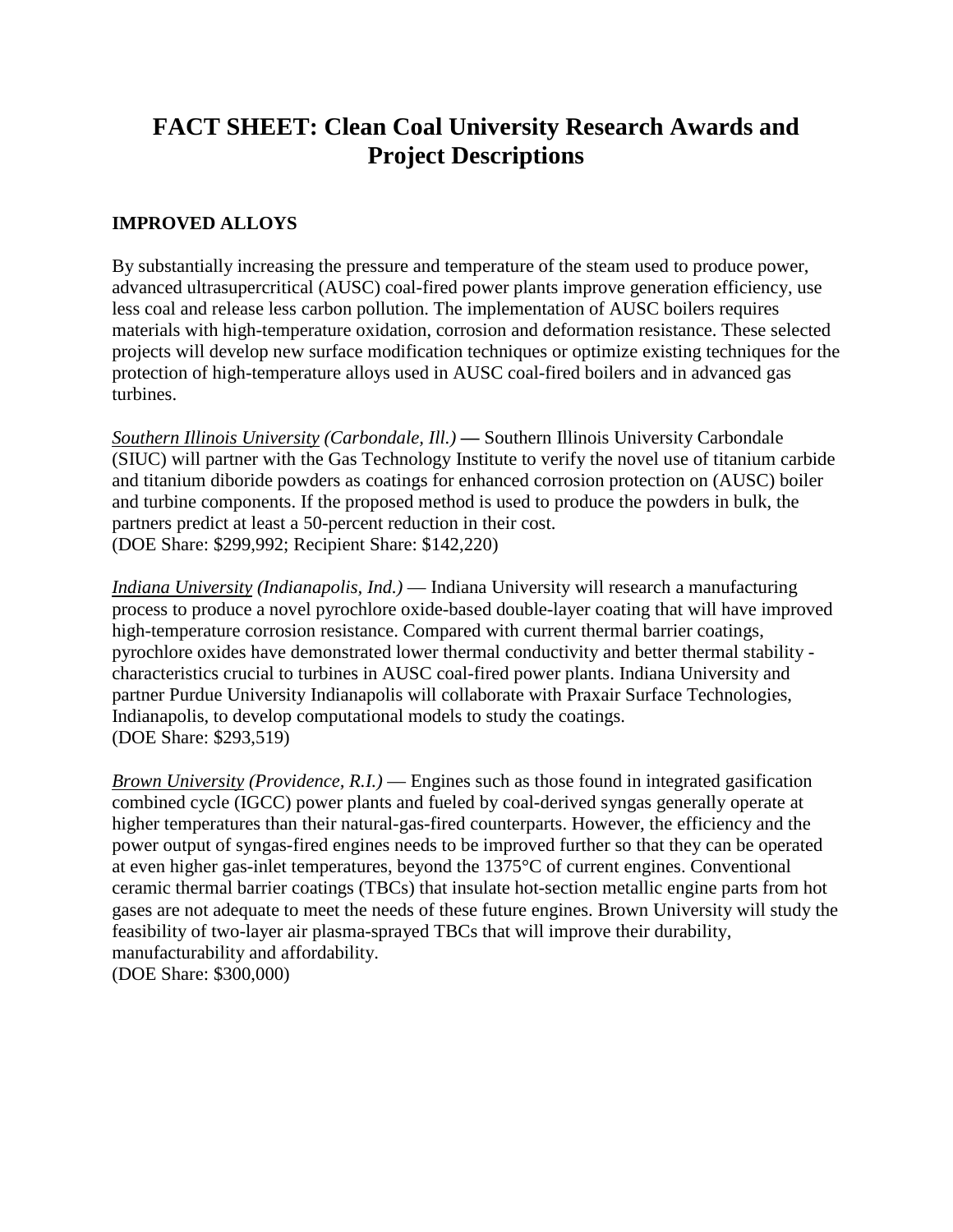## **IMPROVED STRUCTURAL MATERIALS**

Operating conditions for advanced boilers, steam turbines and gas turbines will be at temperatures and pressures far higher (760ºC and 5000 psi for boilers and steam turbines; 1700 ºC for gas turbines) than traditional coal-fired power plant equipment. New iron-based and stainless steel alloys are needed to increase the operating temperature limits of the currently used alloy families in AUSC boilers and steam turbines. New, improved methods are also necessary to design and predict the mechanical, oxidation, and corrosion behavior of structural materials in high-temperature, high-pressure fossil energy environments. These proposed projects will develop structural materials to address these issues in advanced power systems.

*Texas Engineering Experiment Station (College Station, Texas)* — This project will work to develop new austenitic stainless steels with ultrahigh strength, ductility, high temperature strength, and deformation and corrosion resistance. Austenitic stainless steel is an allotrope of iron with an alloying element or elements, such as chromium and nickel. Surgical stainless steel is an example of austenitic steel. For this project, Texas Engineering Experiment Station will combine state-of-the-art computational and experimental alloy and microstructural design approaches to improve the high-temperature properties of austenitic stainless steels. The development of advanced, next-generation high-temperature stainless steels will enable the deployment of significantly more efficient coal power generation plants. (DOE Share: \$300,000)

*Ohio State University (Columbus, Ohio)* — The study will research new steels capable of operating at 760°C in the aggressive environments of AUSC boilers and steam turbines. Ohio State will explore new compositions and new strengthening mechanisms, or microstructures, using high-throughput diffusion multiples—an assembly of different metals which are subjected to high temperature, creating intermetallic compounds—and computational thermodynamics. Steel compositions with high iron and chromium concentrations will be the focus of this exploration because high iron concentration—instead of expensive nickel-based super alloys—is important for cost reduction and high chromium concentration is essential for oxidation and hotcorrosion resistance.

(DOE Share: 299,934)

*University of Tennessee (Knoxville, Tenn.)* — High-entropy alloys (HEAs) have emerged as suitable materials for high-temperature applications in excess of 800ºC. HEAs have revolutionized alloy design by using several principal elements as opposed to traditional alloys which consist of one or two principal elements with small additions of alloying elements to achieve desired properties. For this project, the University of Tennessee will perform fundamental studies on the aluminum-chromium-copper-iron-manganese-nickel high-entropy alloy (HEA) system for use in boilers and steam and gas turbines at temperatures above 760ºC and stress of 35 MPa (megapascals). They will also develop an integrated approach coupling thermodynamic calculations and focused experiments to identify HEAs that outperform conventional alloys. (DOE Share: \$300,000)